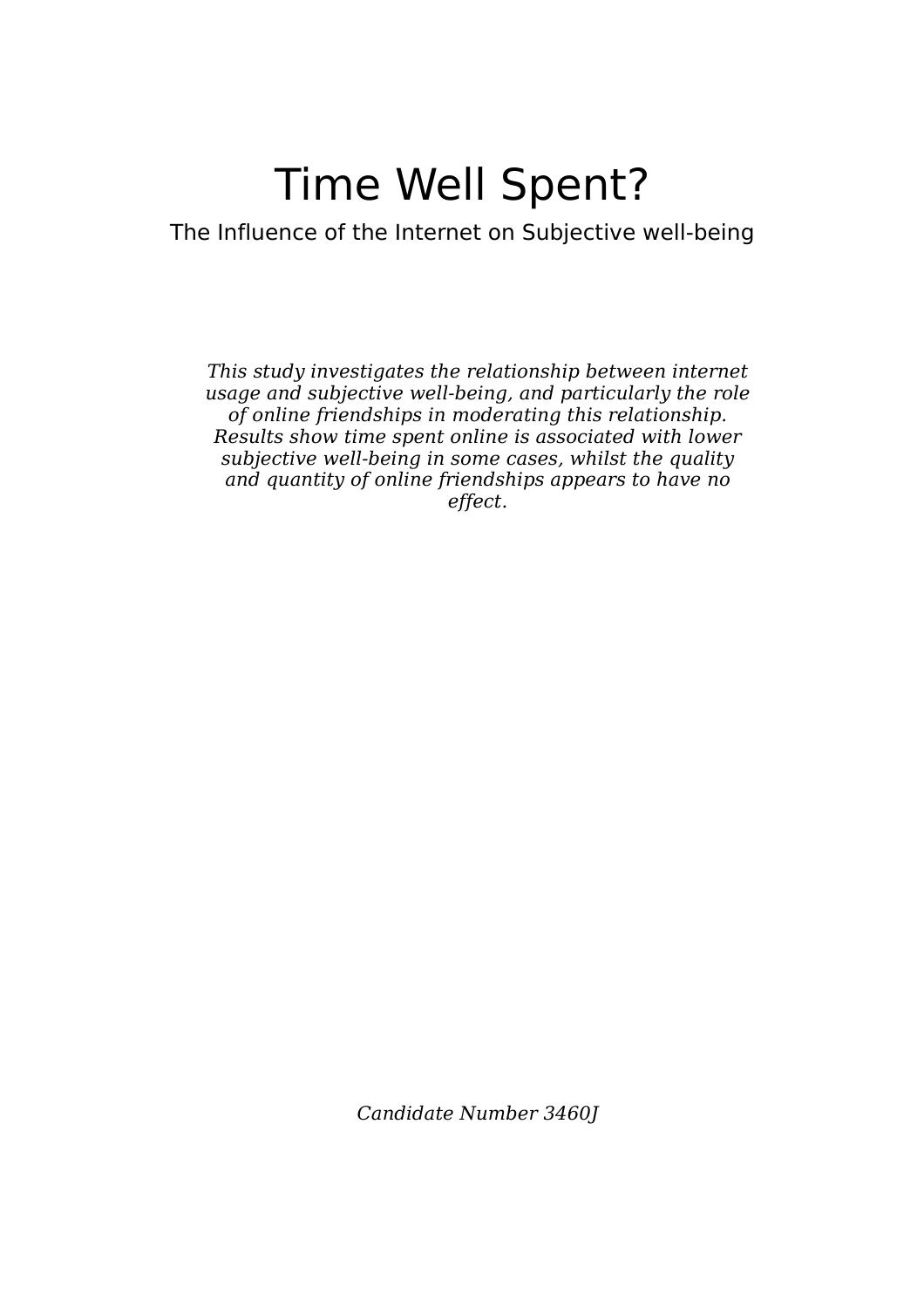## **Acknowledgements**

The Author would like to thank Jason Rentfrow for assistance in conceiving this piece and commenting on initial drafts, and Bjorn Tippling for his assistance in locating some of the references.

## **Introduction**

Two out of every three American adults use the Internet (Pew Internet & American Life Project, 2005), as do almost as high a proportion of adults in the UK (National Statistics, 2006). Like the telephone the Internet makes it possible for people to communicate no matter how geographically distant they are. However the Internet also provides a shared space in which people may make contact with each other for the first time. This shared space provides new opportunities for relationships, platonic and romantic, to develop (Parks & Floyd 1996).

Whilst the Internet may resemble the telephone in allowing us to communicate with others, it also resembles the television in that it provides an endless amount of information that can be passively consumed. The search engine Google claims to index over 25 billion pages, over 4 billion of these being in English. [1](#page-1-0) Whilst the telephone increases social participation (Fischer 1992), time spent watching TV is associated with less social involvement (Brody 1990). Whether the Internet increases or decreases social involvement has important implications for whether or not we should be encouraging its use.

<span id="page-1-0"></span><sup>1</sup> Though Google no longer publicly announce how many pages they index an estimate can be obtained by looking at the number of results for the query "\* \*".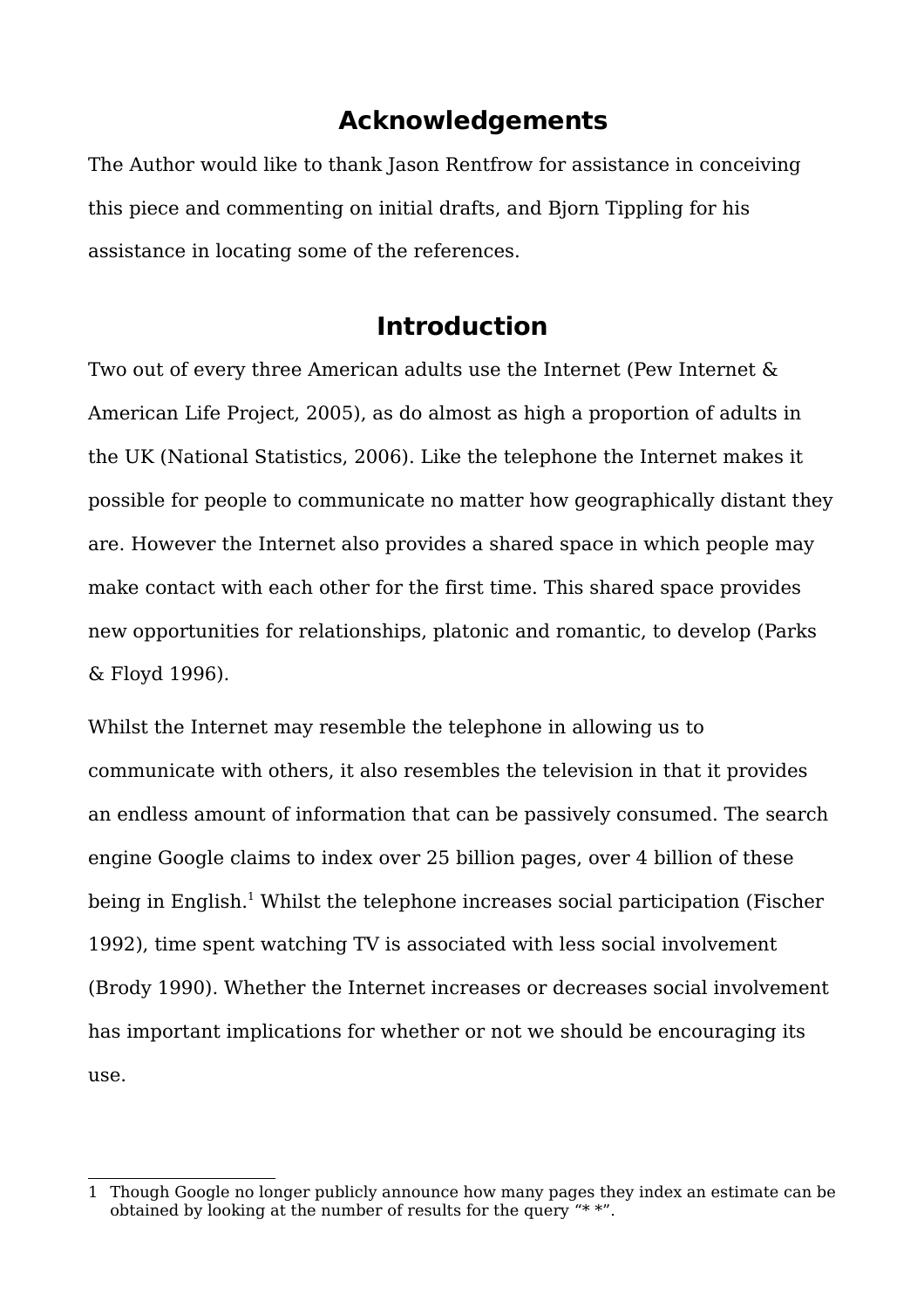Existing research on the effect of internet use on subjective well-being has given mixed results. Kraut et al. (1998) performed a panel design study on a group of families who were given free internet access in exchange for participating. They found that greater Internet usage was associated with a decrease in subjective well-being as measured by depression and loneliness scales. They proposed this was because any relationships established through the internet were relatively weak compared to those maintained in person. Greater internet usage was thus associated with spending more time maintaining weak relationships and less maintaining strong ones. As strong relationships are associated with better social and psychological effects (Krackhardt 1994) this resulted in reduced subjective well-being. This is consistent with the claims of Stoll (1995) that the internet is isolating people from existing social relationships. It is also supported by further work by Cummings, Butler and Kraut (2002) which found online relationships to be less valuable than offline ones

In contrast to these findings a follow up study by Kraut et al. (2002) on the same group of participants two years later found that there was no relationship between change in loneliness and depression relative to the start of the study and level of internet usage. Further correlational research also suggests that the internet does not cause increases in loneliness. Katz et al (2001) found that people who spend more time online typically had a greater level of community involvement, and knew just as much about their neighbours as those who used the internet less. DiMaggio et al. (2001) found that internet users typically had larger social networks than non-users and Gross et al. (2002) found that amongst Californian teenagers even regular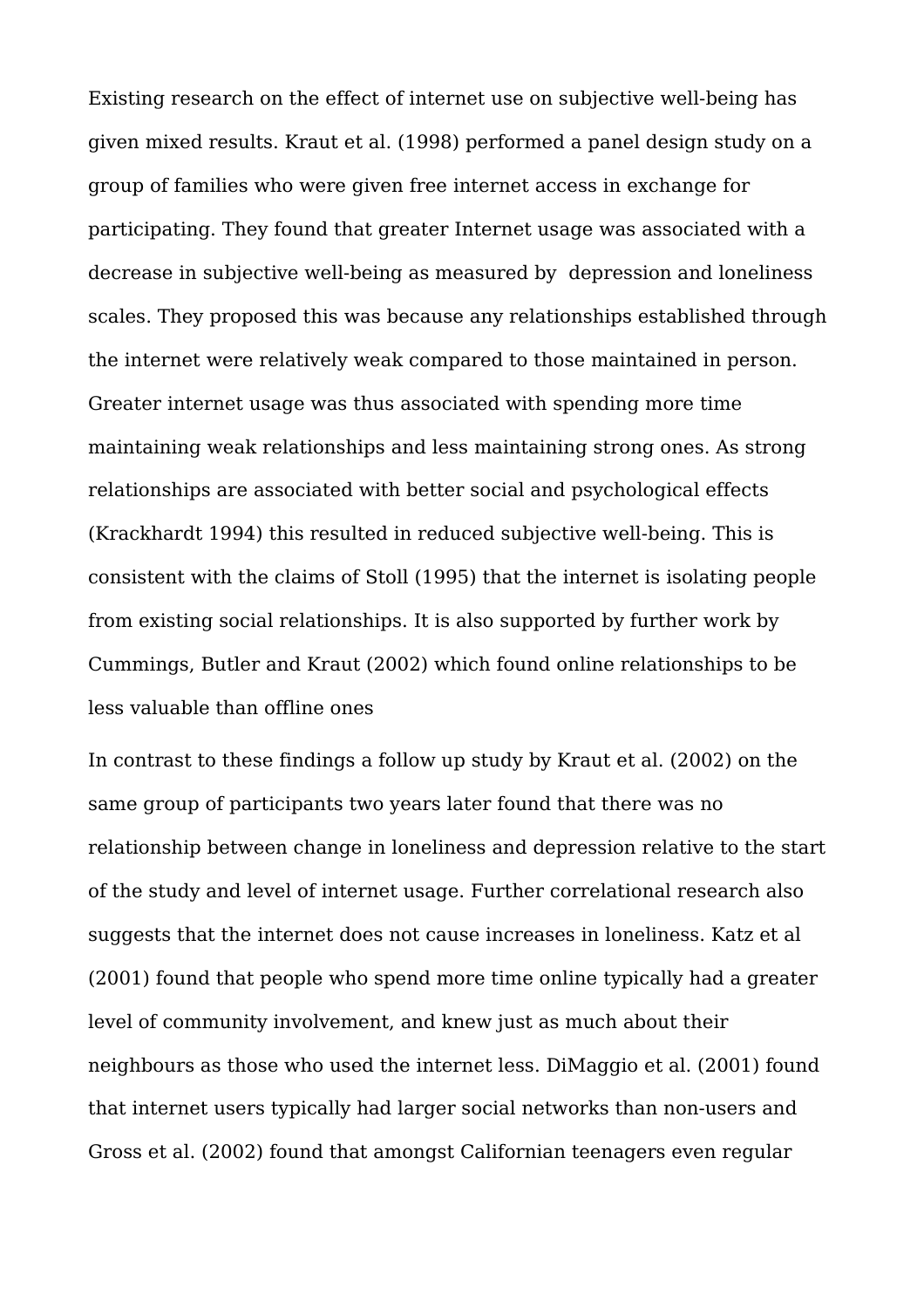internet users still spent most of their time in traditional social activities. Whilst these are correlational studies their findings still seem incompatible with a view of the internet as increasing loneliness.

There are a number of possible explanations for these conflicting findings. The simplest of this is to attribute the differences to sampling errors. As each of the studies cited used a different sample group, none of which were representative of internet users as a whole, it is possible that the effects of the internet differed between these groups. However this still leaves open the important question of what was the significant difference between the groups; what are the significant moderating variables in the relationship between internet use and subjective well-being.

This hypothesis is also incompatible with the differing results found by Kraut and colleagues given they found a change of effect in a single sample. The hypothesis proposed by Kraut et al. (2002) is that the nature of the internet has changed – it has become more hospitable since the early research was performed. This seems plausible as most of the research documenting negative internet effects pre-dates that showing positive or null effects. However it is still a rather unsatisfactory explanation as it does not shed light on what it is about the internet that has changed, and thus what could be done to make the internet even more hospitable.

A third hypothesis, compatible with that of Kraut and colleagues is that the way people use the internet has changed. Kraut et al. (1998) proposed the internet reduced subjective well-being because it substituted weak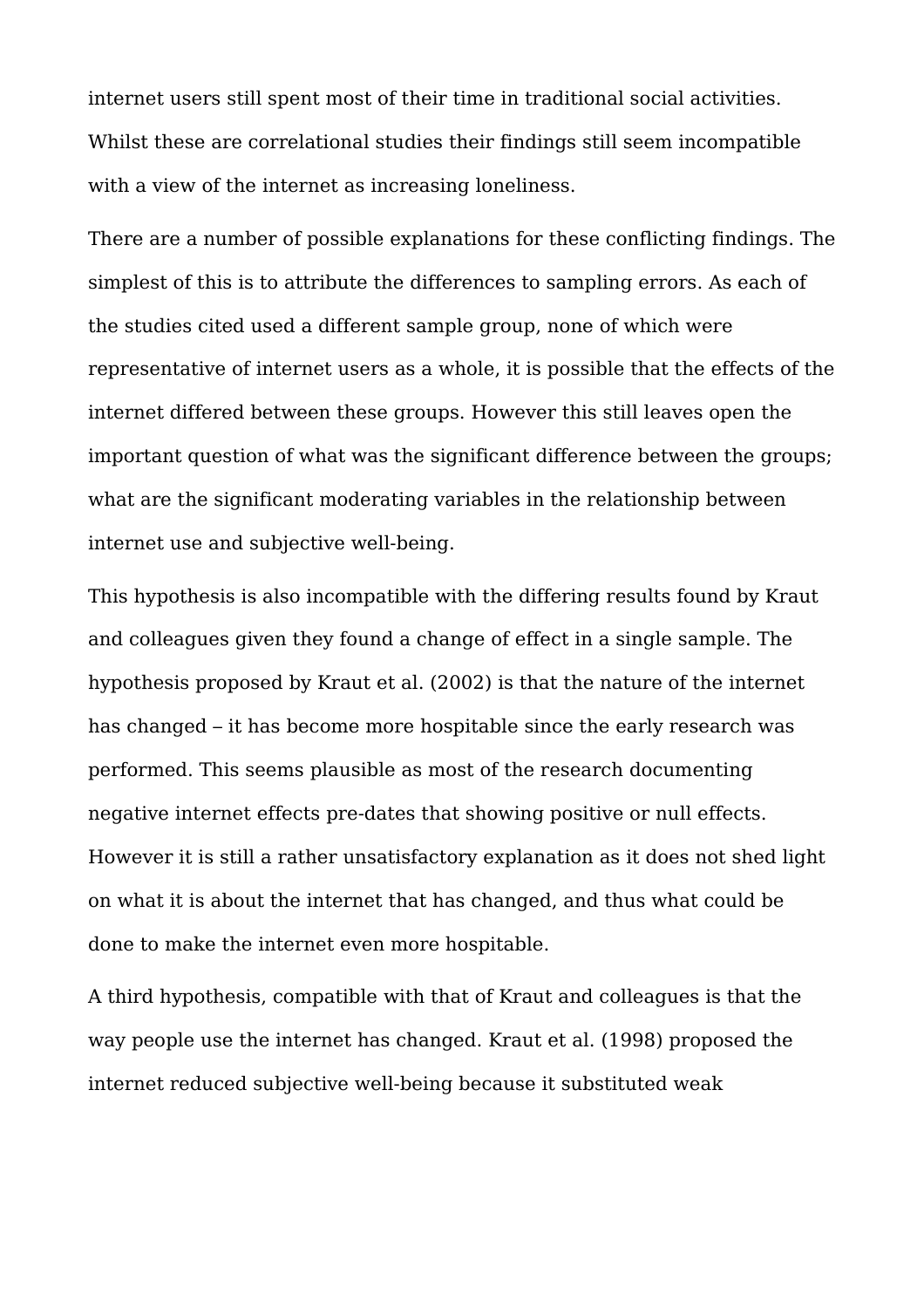relationships for strong ones. A possible explanation for why the internet no longer reduces subjective well-being could thus be that people increasingly do develop strong relationships online.

Whilst it has been argued that internet communities are only an illusion (Stoll 1995) others claim that genuine relationships are possible online (Rheingold 1993). For example Kerr (1982) quotes an internet user who asserts people he knows online "are as much a presence in my life as if they were right in the room". There is a significant body of research suggesting that the quality and quantity of our social relationships has a profound effect on our subjective well-being (see Baumeister & Leary 1995 for a review). In particular Cohen & Wills (1985) found that more social contact makes people happier. A change in the level of social interaction online between the participants of the different surveys would thus explain the conflicting findings, particularly if we assume that the level of online social interactions by participants in the studies of Kraut and colleagues increased in the second period.

## **Method**

#### **Participants**

Participants were visitors to a range of online web forums over a period of 4 days. In total 132 participants completed at least part of the survey. Participants' ages ranged from 15 to 72 with 50% of the participants aged between 19 and 28 ( $M = 26$ , SD = 10.4). There were participants from 15 different countries, though there were only four countries with more than one participant (Ireland  $n=65$ , United States  $n=37$ , Canada  $n=5$ , New Zealand  $n=2$ ). Surprisingly there was only one participant from the UK.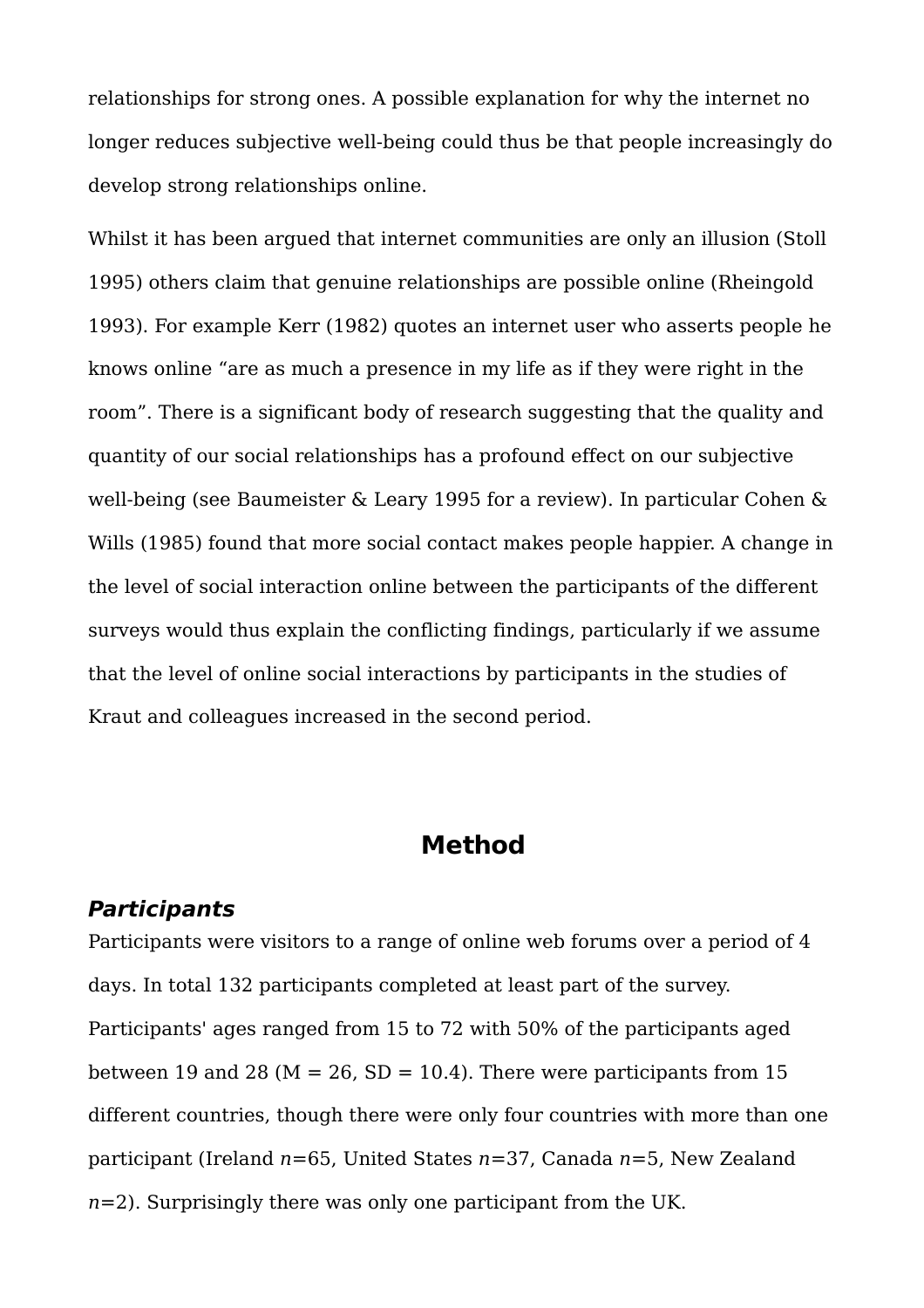#### **Measures**

The survey questionnaire was primarily composed of a number of existing measures. Subjective well-being was assessed using measures of loneliness and depression. For loneliness the UCLA loneliness 10 item scale was chosen (Russell 1996). This measure asks how often participants has certain feelings relating to depression (e.g. "How often do you feel you lack companionship?", "How often do you feel close to people?"). Participants responded on a four point scale ranging from "Never" to "Always".

For depression the CES-D depression scale 10 item version was used (Radloff 1977; Andersen et al 1994). This asks how often in the previous week participants felt particular positive and negative emotions (e.g. "During the past week I was happy", "During the past week my sleep was restless"). Again responses were made on a four point scale from "Rarely or none of the time" to "All of the time". Rierdan (1999) has commented that the CES-D may not in fact be a measure of depression, but does not dispute that it is appropriate to use it as a measure of subjective well-being so it is still suitable for our purposes.

In addition measures of neuroticism and extroversion were included (Buchanan 2001) as these personality traits have been found to be linked to well-being (Hotard et al 1989). Participants were asked how accurately a number of statements described them (e.g. "I make friends easily", "I feel comfortable with myself"). Participants responded on a five point scale ranging from "Very Inaccurate" to "Very Accurate".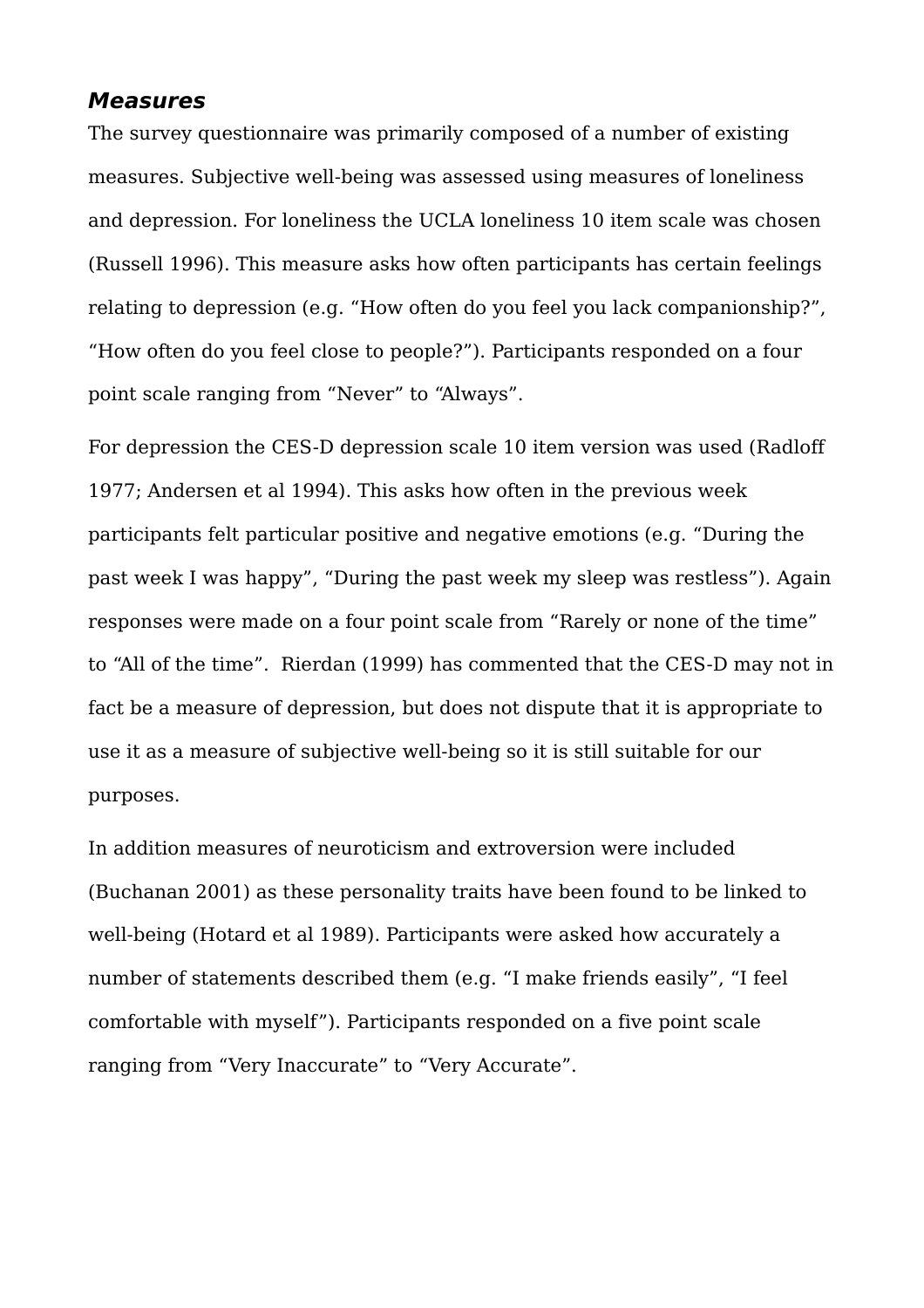Questions on frequency and duration of internet usage, and how long participants have been regular internet users were adapted from the Pew Internet Tracker (Pew Internet & American Life Project, 2005). Questions on frequency of real life social interaction were selected from the European Social Survey questionnaire (European Social Survey, 2004).

In addition a number of new measures were included, following from unstructured interviews over Internet Relay Chat. These questions asked the participants to select the online communications tools they use from a list and to indicate whether they maintain an online profile about themselves. Participants were also asked about the closeness of their online friendships ("How close do you feel to your best online friends?", "How concerned would you be if one of the people you know best through the internet suddenly stopped communicating").

Participants were asked how many close friends they had, both online and offline. Finally two demographic questions were included, asking the participants' country of origin and year of birth. Where possible the forum through which the participant reached the site was recorded.

#### **Procedure**

Responses were collected directly through the internet using a web based questionnaire. This made it feasible to collect responses from participants over a far larger geographical region. However with such a method it is impossible to standardise the environment in which the questionnaire is completed (Nosek, Banaji, & Greenwald 2002). In a particularly acute example of this one participant in the study commented on a forum that he had filled in the questionnaire with a glass of wine in hand.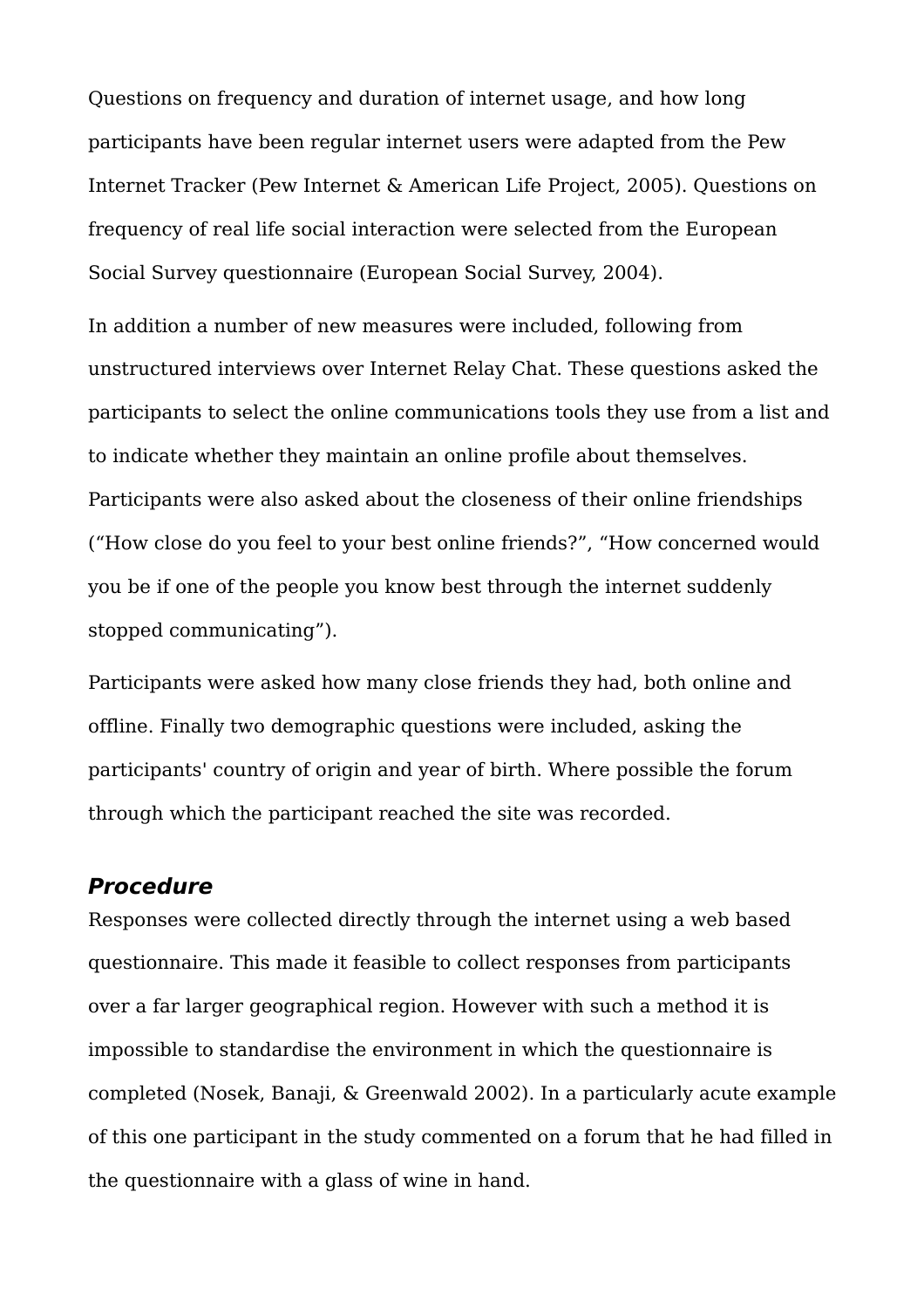In spite of this evidence suggests data collected directly online is at least as reliable as data collected in interviews or in a designated location. In particular Chang & Krosnick (2002) report that internet research typically shows lower measurement error, social desirability bias and survey satisfying effects than telephone interviews.

No personal data was collected in conjunction with participants' results. In particular results were not linked to particular internet addresses. This meant it was not possible to check for multiple submissions by a single user by checking for a common IP address as suggested by Birnbaum (2004). However an analysis of web server logs indicate no IP address filled out the survey more than once, so this is not a problem.

Participants were located through a cluster sampling method. Random words were selected from a dictionary and combined with phrases that identify certain popular types of forum software (Jelsoft vBulletin, phpBB, Invision Power Board & Wolfram Burning Board). These were then entered into a search engine to locate online forums on random topics. In line with the suggestions of King (1996) the names of the forums chosen have not been included.

Of the 30 forums selected with this method 5 were discarded as they were no longer operating, 4 were discarded because they covered topics related to psychological health or specifically targeted at children. One board was discarded because no way could be found to contact the owner.

The owners of the remaining 20 forums were asked for permission to use their forums to advertise the questionnaire. Ten of these owners gave permission. Three forum owners replied requesting not to be included, and the remaining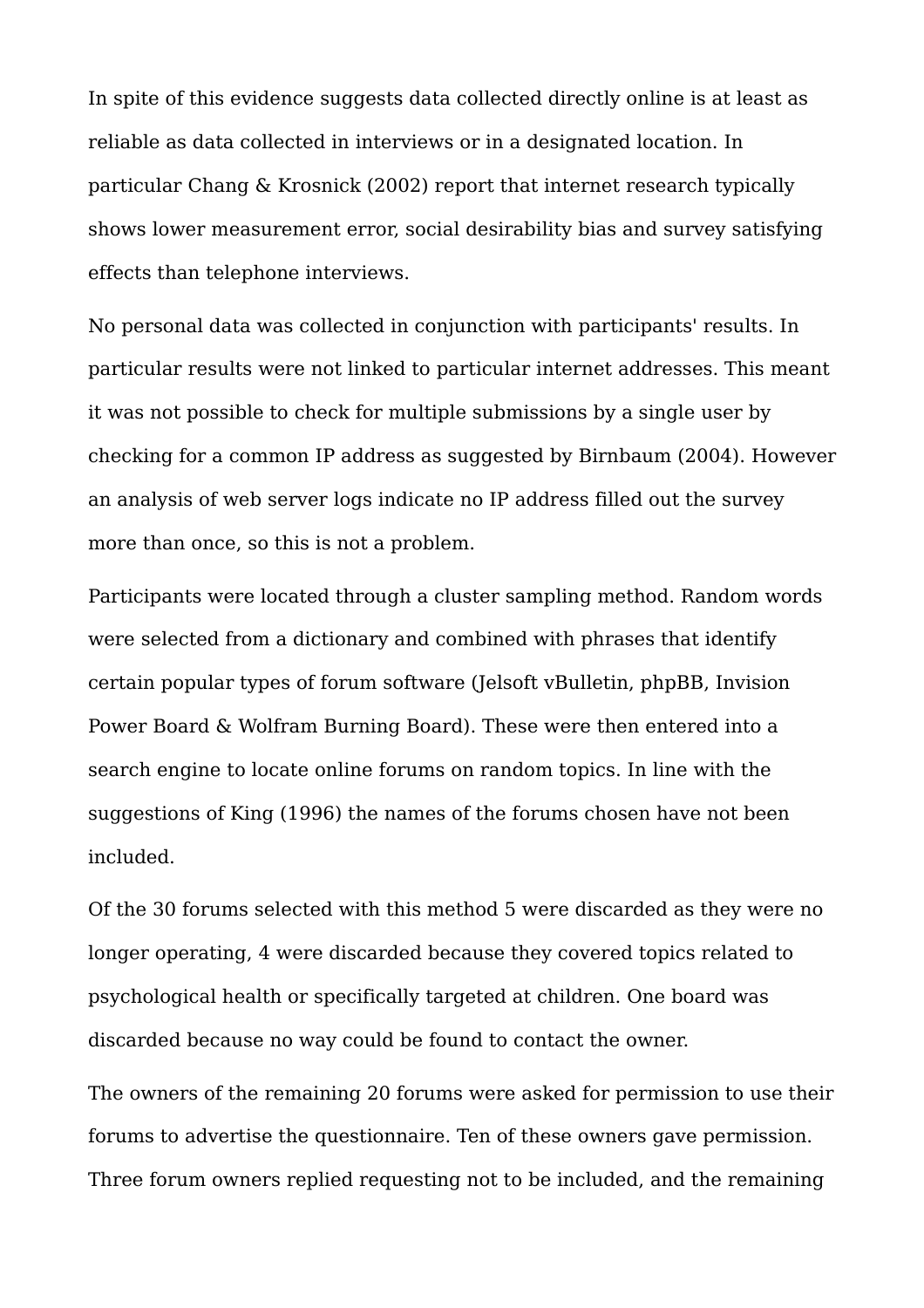seven did not reply. On those forums giving permission a single new thread was started briefly describing the topic being researched and giving a link to the survey.

Because the recruitment method did not involve contacting particular individuals it is difficult to accurately judge response rates. One way to measure this is to measure the proportion of visitors to the survey web page who completed the survey. Server logs report 212 unique visitors to the page thus a 61% response rate.

However some people may have seen the advertisement for the questionnaire and not visited the site. In total the forum posts advertising the survey were viewed 759 times giving a response rate of 17%. However this probably overestimates the number of real views as the author viewed the post on each forum several times to check for any replies, and many people probably viewed the thread with the advertisement in more than once.

This is rather low but there is evidence to suggest a low response rate is not as problematic as is often assumed. In particular Keeler et al. (2000) found in one case that increasing response rate to 61% from 36% for a survey did not change any of the substantive findings.

#### **Results**

A surprisingly high proportion of the participants in the survey were from Ireland  $(n = 65, 49\%)$ . This appears to be because one of the forums randomly selected was based in Ireland and this forum had many more visitors than of the others selected. In total at least  $50\%$  of responses (n=66) came from this forum. Participants from this forum differed significantly from other respondents in that they were younger ( $M = 23$ ,  $SD = 5.7$  vs  $M = 30$ ,  $SD =$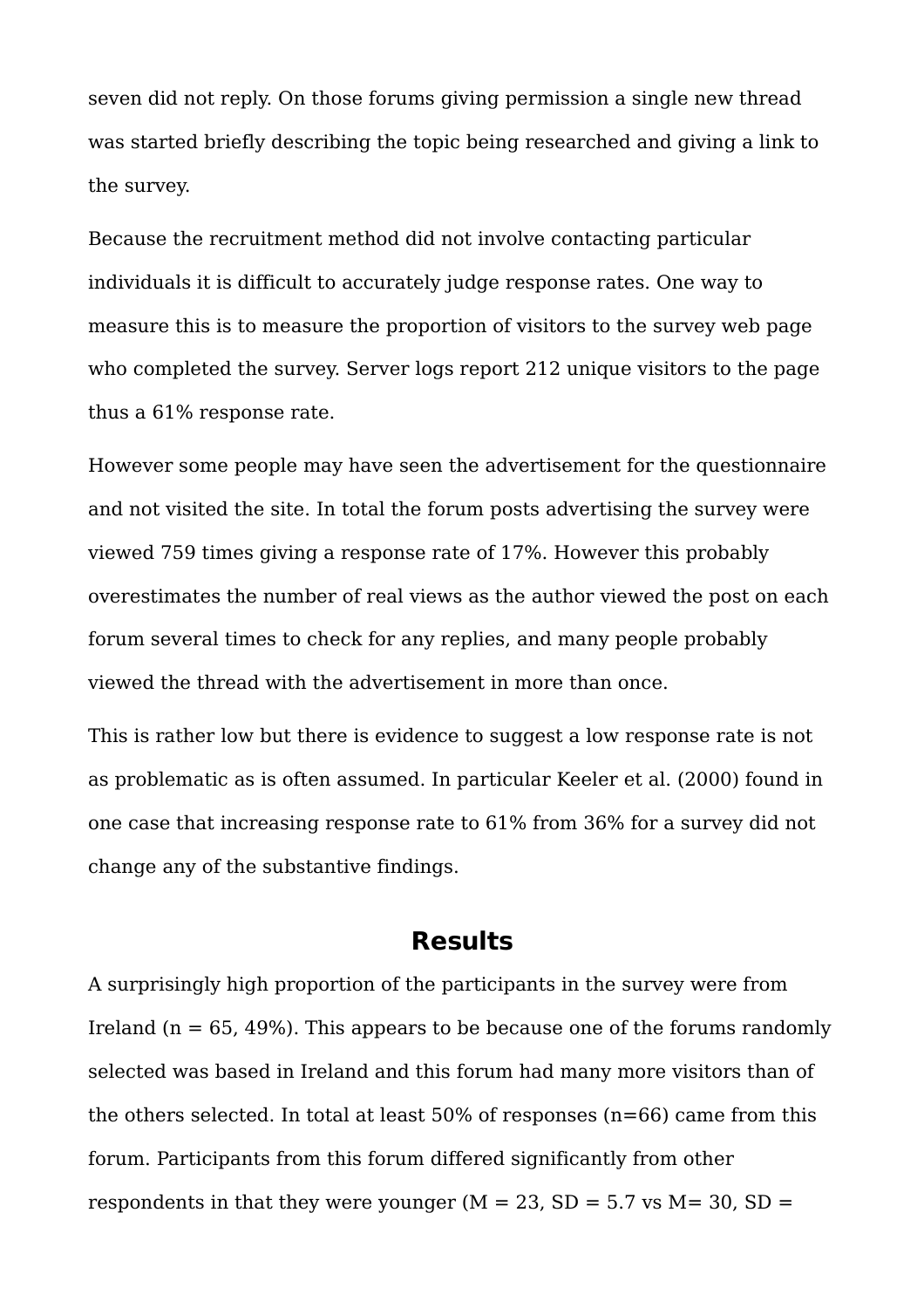13.3,  $p < 0.001$ ) and more depressed (M = 10.7, SD = 6.0 vs M = 7.3, SD = 5.3, p < 0.001). To avoid potential skewing of the results it will be noted when results for users of this forum (hereafter referred to as MagicForums, this is not its real name) differ from results for other participants.

Aggregate scores on the loneliness scale  $(M = 21.4, SD = 6.2)$  had a high internal consistency (Cronbach's  $a = .90$ ) and were broadly comparable with those that have been found in teachers  $(M = 19.2, SD = 5.11)$ , students  $(M =$ 40, SD =  $(9.5)^2$  $(9.5)^2$ , and nurses (M =  $40.1$ , SD =  $9.52$ , Russell 1996). Aggregate scores on the depression scale ( $M = 9.3$ ,  $SD = 5.9$ ) were also highly consistent (Cronbach's  $a = 0.84$ ).

Most of the participants (61.3%) spent 3 or more hours each day using the internet, with 25% spending 6 or more hours a day doing so. This almost certainly represents a bias in response rate, with those spending more time online being more likely to respond to the survey. A half (50.1%) of the participants use four or more different communication channels online the most popular being email ( $n = 116$ ) and writing on forums ( $n = 115$ ).

A significant proportion (40%) of participants reported having no close friends online, with a third (35%) having between one and three. In contrast only 5% of participants reported no having close offline friends and the most common response (38%) was two or three close offline friends.

As expected extroversion and neuroticism both significantly correlate with depression and loneliness (extroversion-loneliness  $r = -0.494$ , extroversiondepression  $r = -0.295$ , neuroticism-loneliness  $r = 0.639$ , neuroticism-depression

<span id="page-9-0"></span><sup>2</sup> Mean values are twice as big for Students as Nurses as research on these groups was carried out using a version of the scale with twice as many items.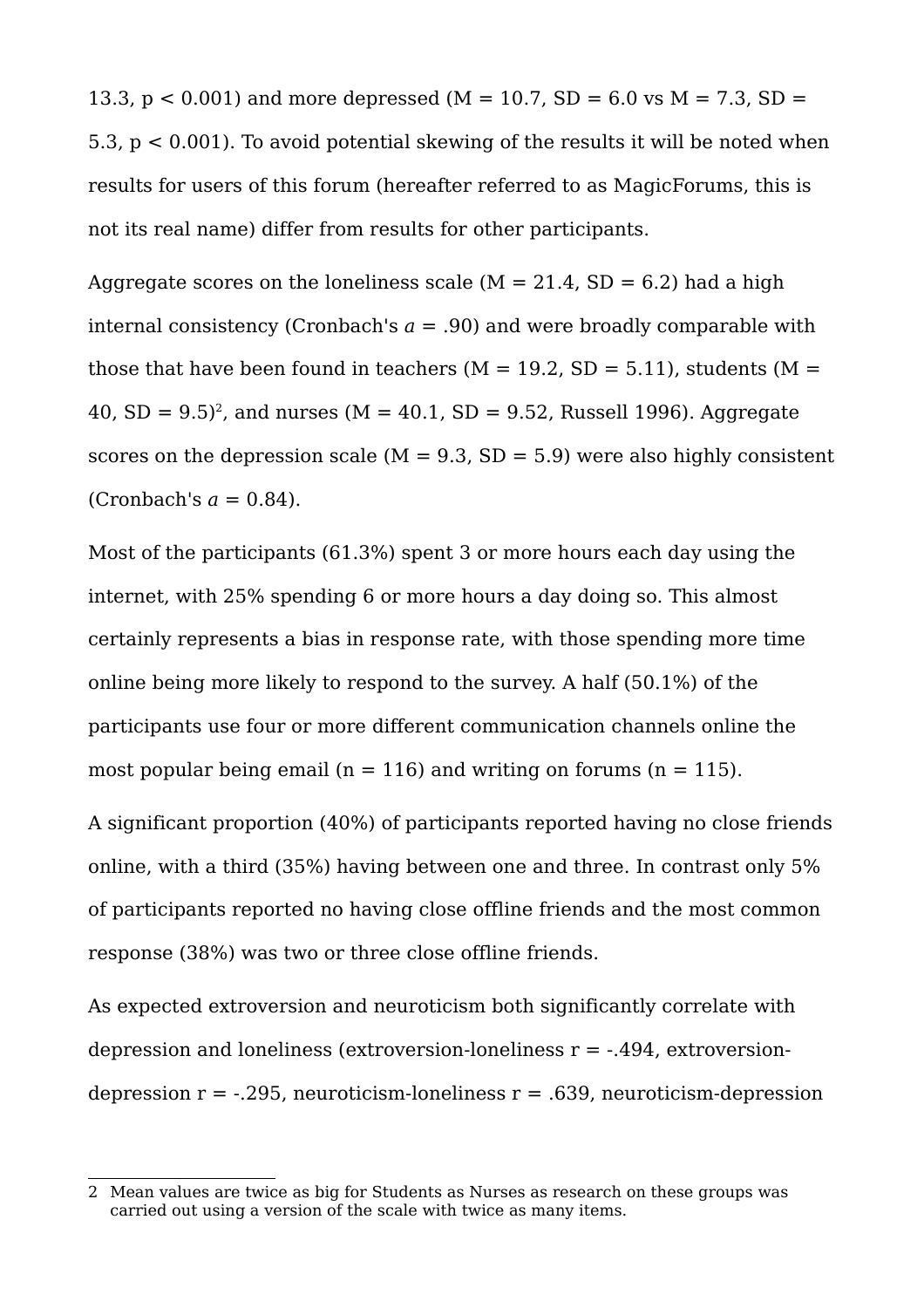$(r = .757,$  all  $p < 0.001$ ). There is also a significant effect for age with older participants being less lonely ( $r = -0.358$ ,  $p < 0.001$ ) and less depressed ( $r =$  $-0.346$ ,  $p < 0.001$ ).

There is a trend for more time online to correspond to higher levels of loneliness ( $r = .143$ ,  $p < 0.15$ ). This result is significant when results from MagicForums are excluded ( $r = .417$ ,  $p < 0.01$ ). The results for MagicForums show a relationship in the opposite direction, though this finding is not significant.

Offline sociability was operationalised as aggregate of standardised measures of absolute sociability ("how often do you meet socially with friends, relatives or work colleagues?"), relative sociability ("Compared to other people of your age, how often would you say you take part in social activities?"), and number of close offline friends (Cronbach's  $a = .70$ ). This was found to be significantly negatively correlated with loneliness ( $r = -0.433$ ,  $p < 0.001$ ) and this result was significant when controlled for extroversion  $(r = -.237, p < 0.01)$ .

Quality of internet social life was operationalised as the aggregation of standardised measures of closeness ("How close do you feel to your best online friends?", "How concerned would you be if one of the people you know best through the internet suddently stopped communicating"), and number of close online friends (Cronbach's  $a = .80$ ). Quality of internet social life found to increase with the amount of time spent online  $(r = .265, p < 0.01)$ . It was completely independent from offline sociability. There were no significant relationships between Quality of internet social life and either depression or loneliness.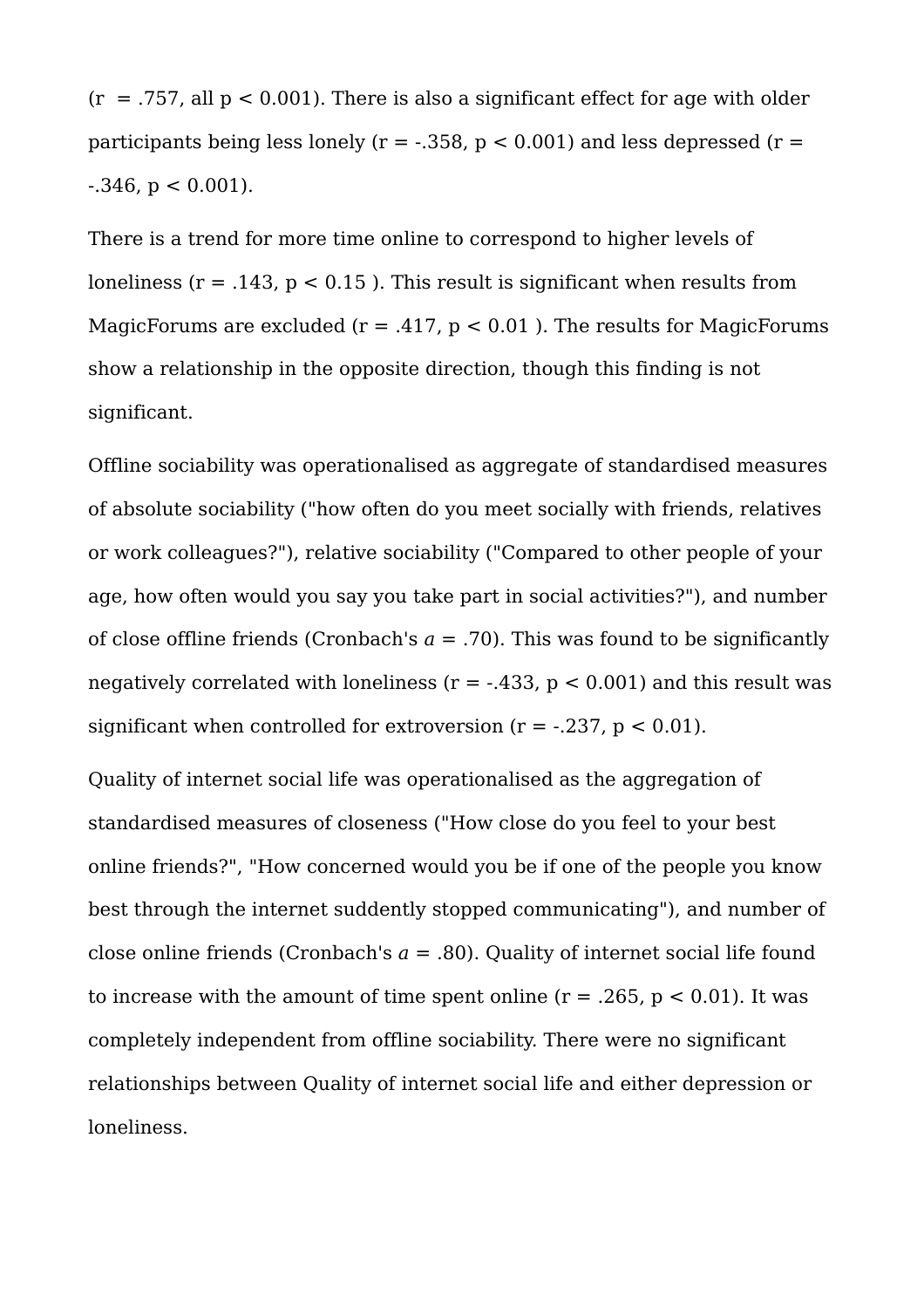## **Discussion**

### **The Internet and Subjective well-being**

The purpose of this study was to investigate in more detail Kraut et al's (1998) finding that internet usage leads to a reduction in subjective well-being. There is some support for this as there was a significant positive relationship between internet usage and loneliness amongst users of forums other than MagicForums. However this finding is not in line with Kraut et al's (2002) claims that the internet has changed and become hospitable, were this the case we would no longer expect to find a loneliness correlation.

The participants in this study all use the internet to communicate with others. All read Internet forums on a semi-regular basis to have found the study and almost all (90%) post to them. The participants in this study do not just use the internet as an alternative to television, their usage better fits the telephone model, so they are a group we would expect to suffer less negative effects of the internet than average.

Significant time has passed since Kraut and colleagues' studies and it could be claimed that the internet has since changed to become less hospitable again however there seems little evidence to back up such a claim. A theory of the internet as oscillating between hospitable and inhospitable between surveys seems rather unsatisfying and risks being unfalsifiable. It also does not fit with the results from the study, users of MagicForums did not find the internet made them more lonely.

Whilst there is evidence that the length of time participants had been using the net was correlated with how lonely they are – thus predicting a decrease in loneliness as the net is used for longer this is primarily a spurious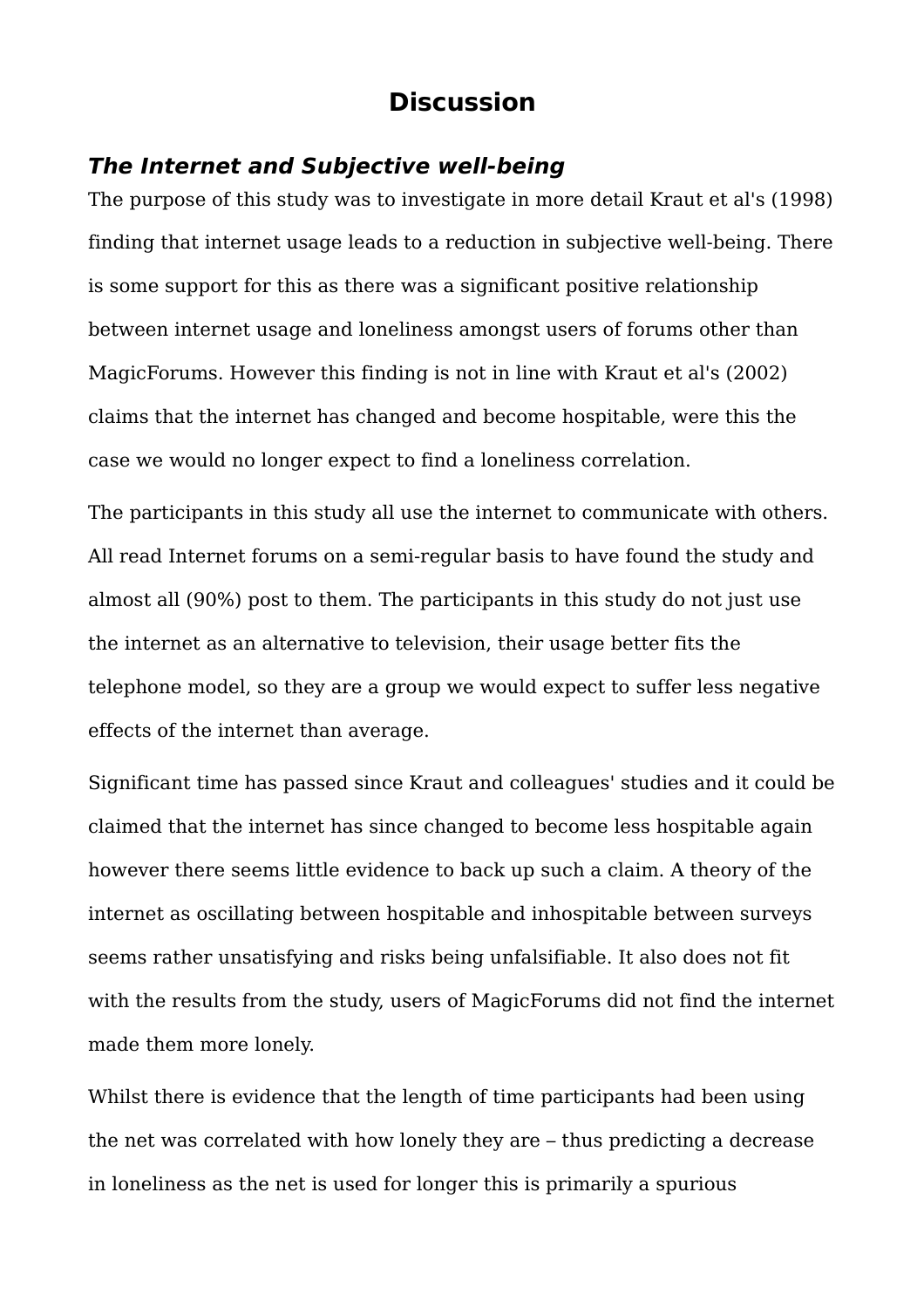correlation caused by age, and thus we cannot explain the difference between the early and late Kraut studies by claiming they had simply used the internet for longer. Whilst participants did of course age over the course of the study this effect was small and is not a suitable explanation as Kraut found the internet had negative effects on subjective well-being regardless of age. We also cannot say that whether the internet makes you lonely depends on the quality and quantity of friends you have online – quality of internet relationships and both measures of subjective well-being were found to be unrelated. Whilst this is a null result and thus we cannot say for sure there is no relationship we can say the relationship is not sufficient to explain the variation seen in the effect of the internet.

Given the data does not seem consistent with any of the proposed hypotheses we need a new model to account for the discrepancy seen. One possibility is to question whether different findings really are contradictory. It could be possible that whilst internet users have greater community involvement (Katz et al. 2001) they are also more lonely. Loneliness is often conceived as a discrepancy between actual and desired relationships (Perlman & Peplau 1998). It is possible that whilst the internet contributes to improving actual relationships it also significantly increases the quality and quantity of desired relationships, leading to the paradoxical result that it increases social interaction whilst also increasing loneliness.

This hypothesis could be tested by measuring the actual and desired relationship levels of individuals as a function of how much time they spend online. Causality again is difficult to establish as it is possible individuals with greater desire for social interaction use the internet more to find new friends,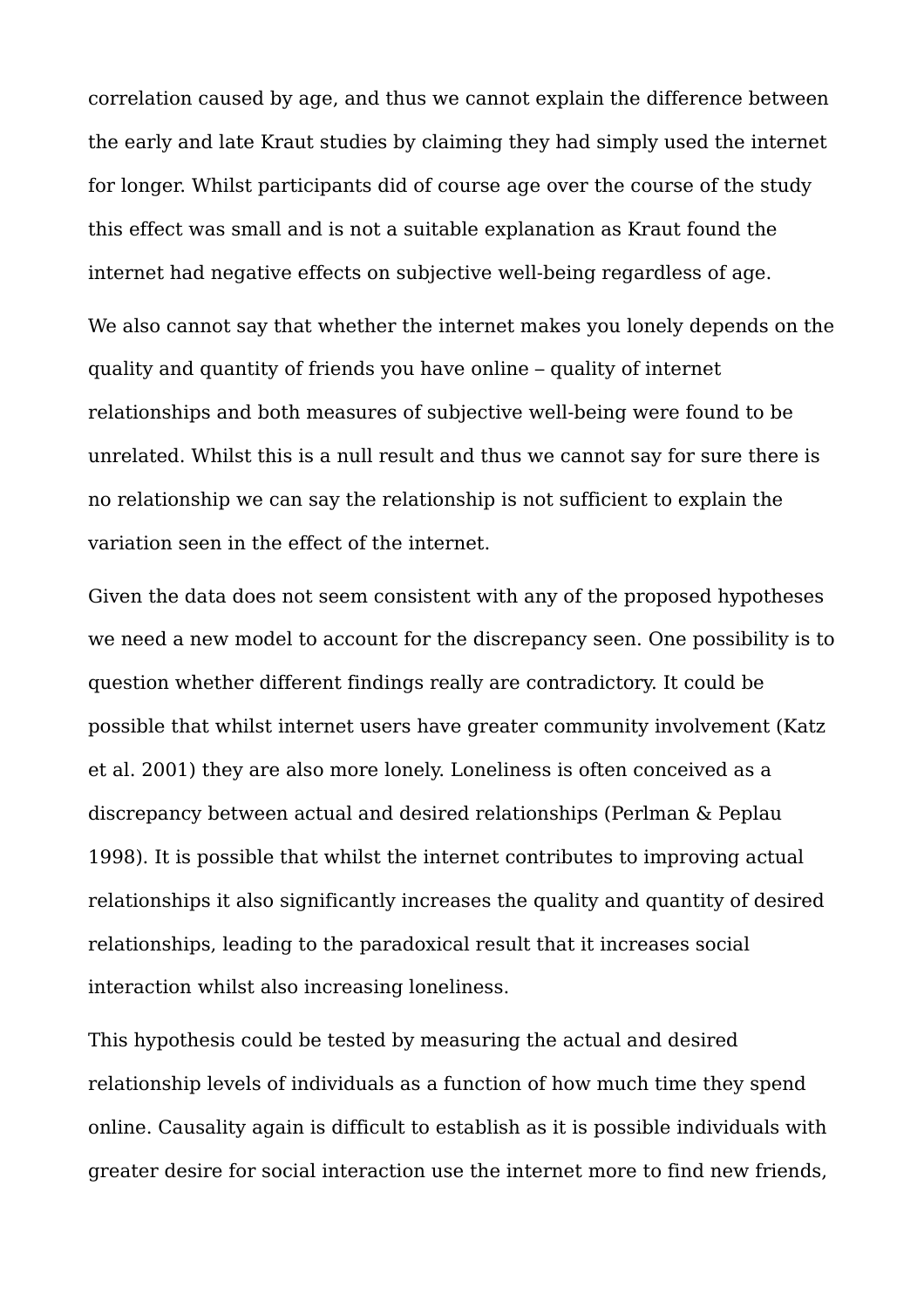so ideally a panel design should be used. Such designs are becoming increasingly difficult to do as the number of people who do not use the internet already decreases. An alternative would be to pay participants to stop using the internet for a particular period and see what influence this has. However whilst this hypothesis brings several conflicting findings into line it still cannot directly account for why users of MagicForums perceive a different effect of the internet from the users of other forums. It suggests this difference is brought about either because different internet usage has a different effect on quality of relationships, or because different internet usage has differing effects on the desired quality of relationships. Before this question can be answered we need to gain a better understanding of what sort of internet use increases loneliness and what sort of use has no effect (or potentially decreases it).

One possible approach to answer this question is to record in detail over a period of time how a large sample of users use the internet, recording for example how much time they spend using email and what sort of websites they visit. If this was done in conjunction with a set of pre and post questionnaires. on subjective well-being a factor analytic technique might allow particular behaviours that contribute towards loneliness to be identified. However many users would be reluctant to experience this level of invasion of privacy so would require a large incentive to participate.

#### **Online Friendships**

The survey results also provide some insight into the nature of online friendships. Online friendships appear to be qualitatively different to those we establish in person. In particular people appear to make friends more easily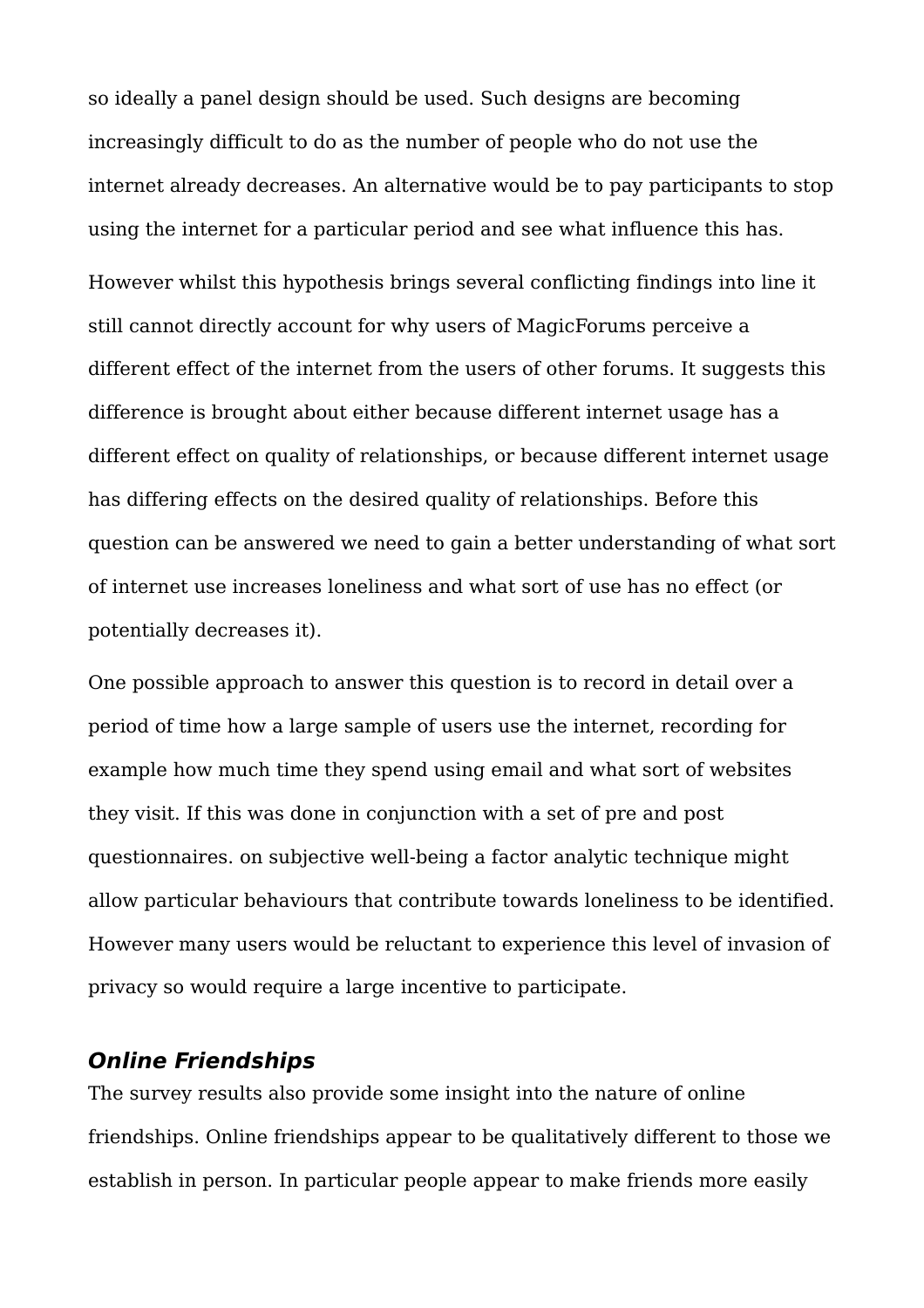through computer mediated channels (Lea & Spears, 1995). In fact the results here suggest that it is so easy that the number of internet friends one can establish are unrelated to extroversion, merely to how long one spends online. However though internet friendships are easily formed they also seem fairly unimportant at least in terms of loneliness and depression.

In asserting the importance of relationships Baumeister & Leary (1995) made the argument that to be beneficial to use relationships must have both an element of intimacy and mutual affect, and a reasonable level of contact. Being in love with someone far away is unsatisfying, as is spending any amount of time with someone we are not friends with. This raises the question of whether internet friendships are unsatisfactory because they do not involve intimacy, they do not involve contact, or both.

There is some evidence that internet friendships offer at least a degree of intimacy. Parks & Floyd (1996) found people rated the quality of their online friendships almost as highly as that of those they have in person. There are many anecdotal accounts of how well people feel they know friends online, for example Bruckman (1992) found one participant in his study claimed his internet friendships were "much deeper and have better quality" than those offline.

One way we could more rigorously assess intimacy would be to compare online relationships between people participants know from real life but now only communicate with via the internet, and those they know only online. As contact is the same in both cases (online only) we might expect differences in the relationship to be a function of intimacy.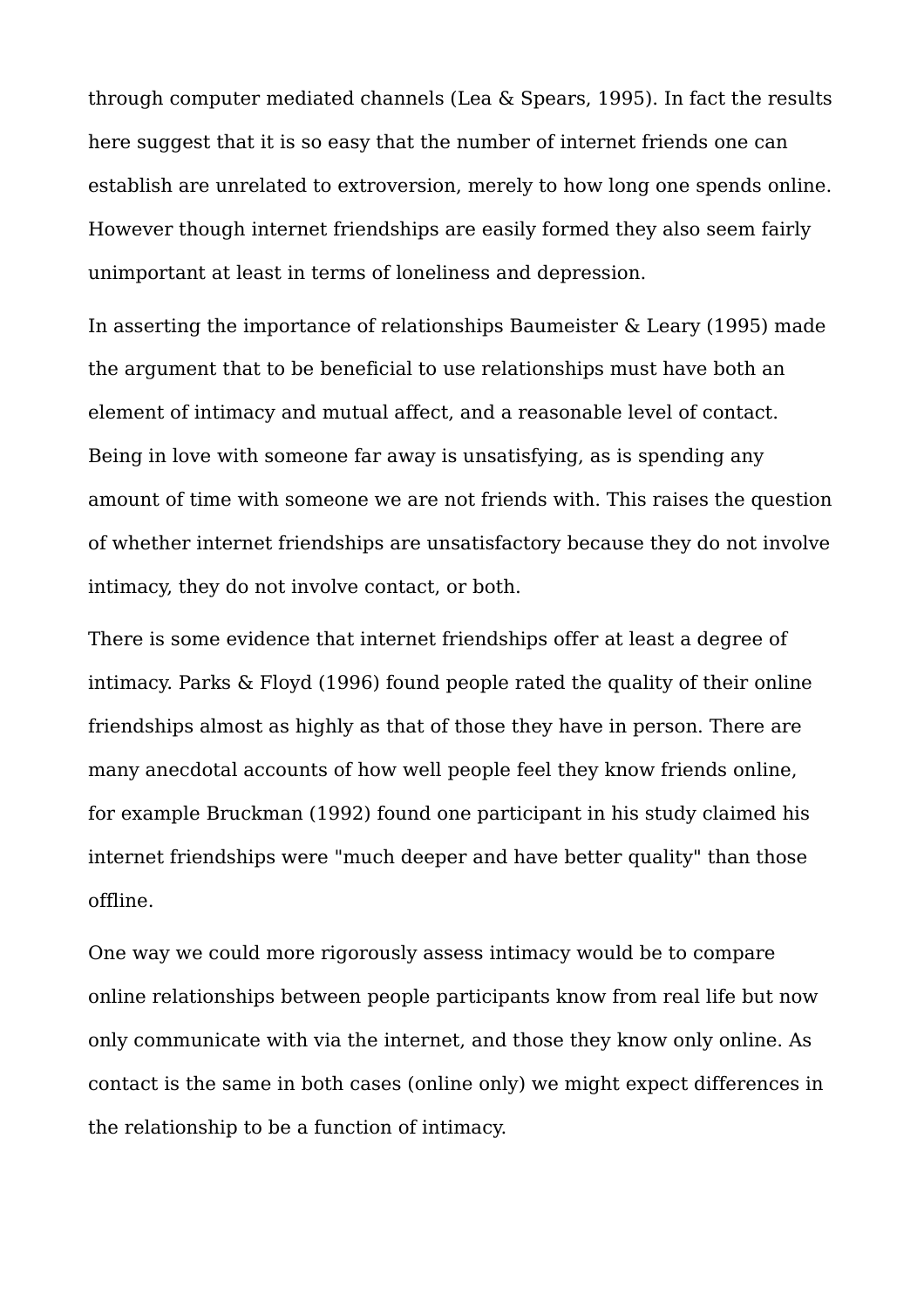There appears to be little evidence about whether the internet provides contact, though Cummings et al. (2002) found people get less benefit from email than from other communication activities. To test whether the internet provides contact we could ask participants to only communicate with one of their friends through the internet for a certain period and compare how their perception of the relationship with that participant has changed, using another friend as a control.

### **Methodological considerations for future research**

The methodology used in this study could be improved in a number of ways. Most importantly the study would have benefited from a more representative sample. The sample could be improved by using more forums to advertise (there are many many available), however the more people contacted directly without solicitation the more risk there is of "polluting the pool". Another alternative would be to only choose forums with a certain number of users to prevent a big contrast between respondent counts from the bigger and smaller forums. Unfortunately this risks introducing a systematic bias into the research.

The study would also have benefited from a higher response rate, not only to increase the sample size but also to decrease the likelihood of a systematic error due to which participants choose to take part. This could be done by giving the participants an incentive to take part, for example a competition or something free to download.

The results of the study might also have been improved by a change in balance of the questions asked. Loneliness and Depression were strongly correlated  $(r = .566)$  so perhaps could have been combined into a shorter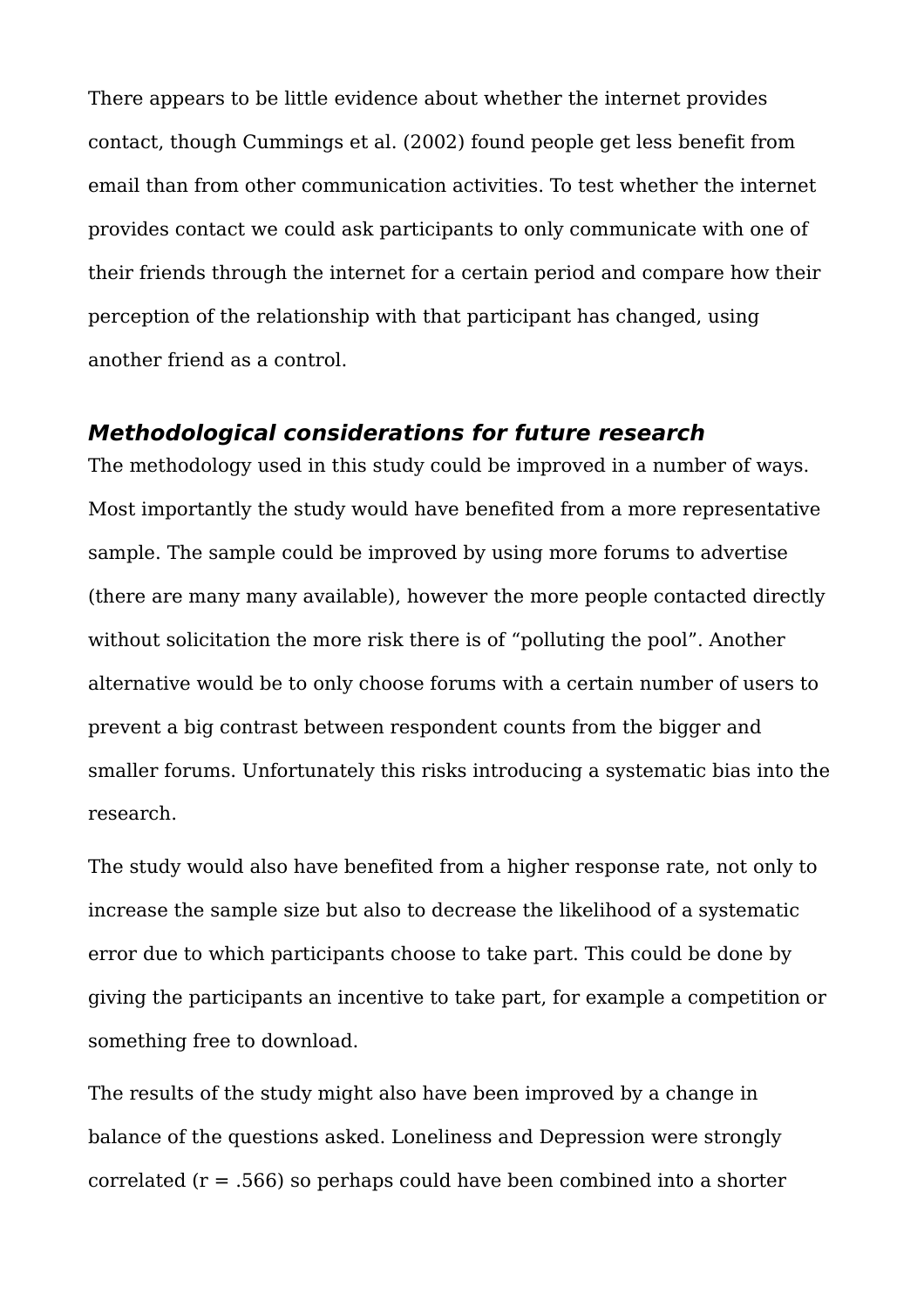single scale to leave more room for questions about relationships. Having said this many of the interactions which were significant for loneliness were not significant for depression and visa-verse.

## **Conclusion**

The results of this survey support claims that higher levels of internet usage are associated with lower levels of subjective well-being. However this only appears to be the case for some internet users, and results did not support any existing theories of what might moderate this effect.

Internet friendships were found to be qualitatively different to those held offline, though further research is needed to establish precisely why this is so. In particular online friendships do not provide the same benefit to subjective well-being as offline friendships. The results do not support claims that everyone should stop using the internet or severely reduce the time they spend online, but they suggest that it is important to continue to maintain in person relationships regardless of how many friends one has on the Internet.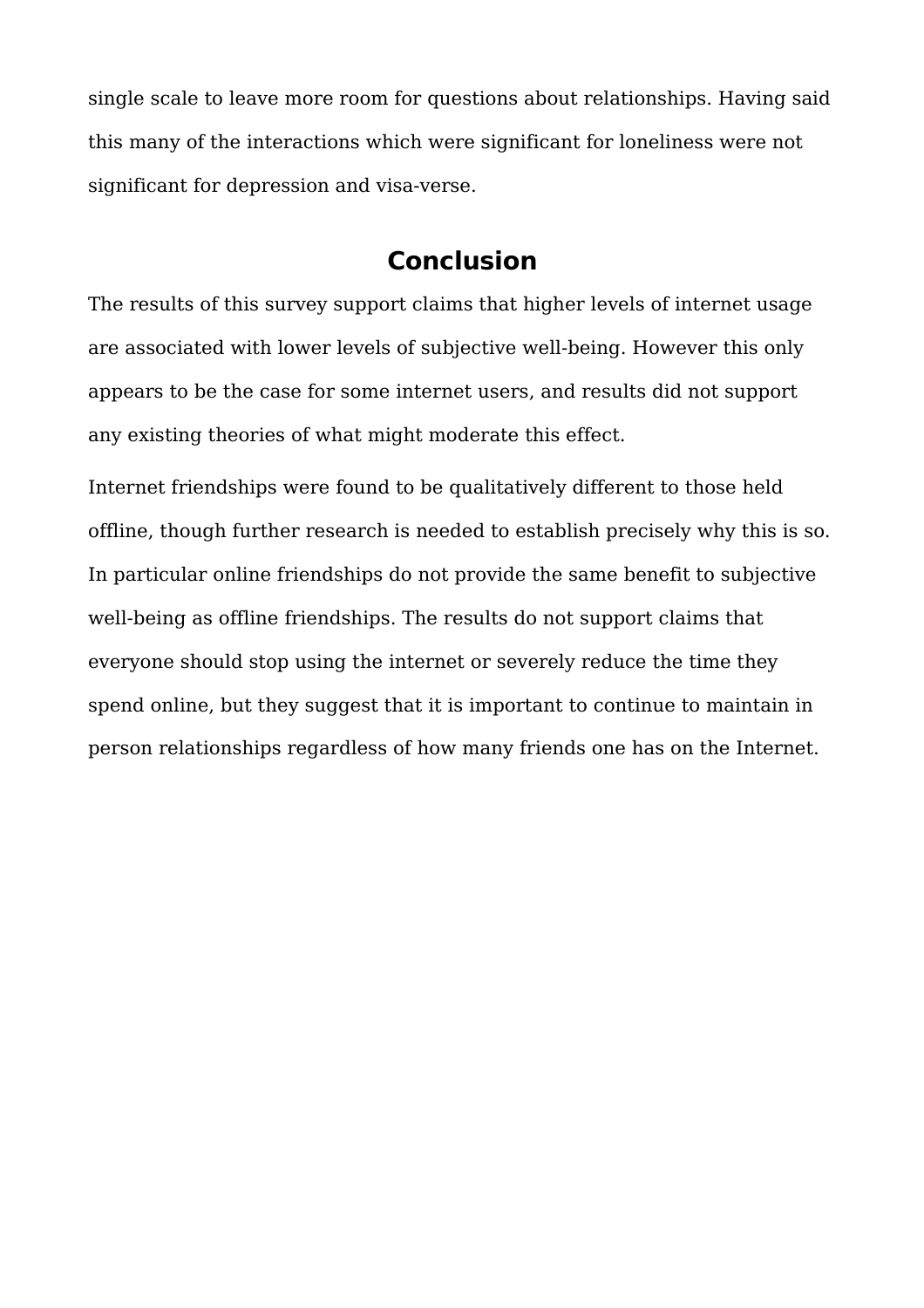## **References**

- Andersen E.M., Malmgren J.A., Carter W.B., & Patrick D.L. (1994). Screening for depression in well older adults: evaluation of a short form of the CES-D. Am J Prev Med. Vol. 10 pp 77-84.
- Birnbaum M.H. (2004). Human Research and Data Collection via the Internet. Annual Review of Psychology. Vol. 55 pp 803-832.
- Brody G.H. (1990). Effects of television viewing on family interactions: An observational study. Family Relations. Vol. 29 pp 216-220
- Bruckman A. (1992). Identity Workshop: Emergent social and psychological phenomena in text-based virtual reality. Unpublished Manuscript. MIT Media Laboratory. Cambridge, MA. Available via anonymous ftp from media.mit.edu in pub/MediaMOO/Papers/identity-workshop
- Buchanan T. (2001). Online Implementation of an IPIP Five Factor Personality Inventory. Available at users.wmin.ac.uk/~buchant/wwwffi/introduction.html
- Chang L. & Krosnick J.A. (2002). RDD telephone vs. Internet survey methodology for studying American presidential elections: comparing sample representativeness and response quality. Paper presented at American Political Science Association Annual Meeting. Boston, MA.
- Cole J. (2000). Surveying the digital future: The UCLA Internet report. Available at <http://www.cpp.ucla.edu/pages/internet-report.asp>
- Cummings, Butler & Kraut (2002). The Quality of Online Social Relationships. Communications of the ACM Vol. 45 No. 7 pp 103-108
- DiMaggio P., Hargittai E., Neuman W.R., & Robinson J.P. (2001). Social implications of the Internet. Annual Review of Sociology. Vol. 27 pp 307-336
- European Social Survey (2004). Round 2 Questionnaire. Available at [www.europeansocialsurvey.org](http://www.europeansocialsurvey.org/)
- Fischer C.S. (1992). America Calling. Berkeley, CA: University of California Press
- Gross E.F., Juvonen J., & Gable S.L. (2002). Internet use and well-being in adolescence. Journal of Social Issues Vol. 58 No. 1 pp 75-90
- Hotard S.R., McFatter R.M., McWhirter R.M., & Stegall M.E. (1989). Interactive effects of extraversion, neuroticism and socila relationships on subjective well-being. Journal of personality and social psychology. Vol. 57 pp 321-331
- Katz J.E., Rice R.E., & Aspden P. (2001). The Internet, 1995-2000. American Behavioral Scientist. Vol. 45 pp 405-419
- Keeter S., Miller C., Kohut A., Groves R.M., & Presser S. (2000). Consequences of reducing nonresponse in a national telephone survey. Public Opinion Quarterly. Vol. 64 pp 125-148.
- Kerr P. (1982). Now, computerized bulletin boards. New York Times, pp C1, C7
- King S.A. (1996). Researching Internet Communities: Proposed Ethical Guidelines for the Reporting of Results. The Information Society. Vol. 12 pp 119-127